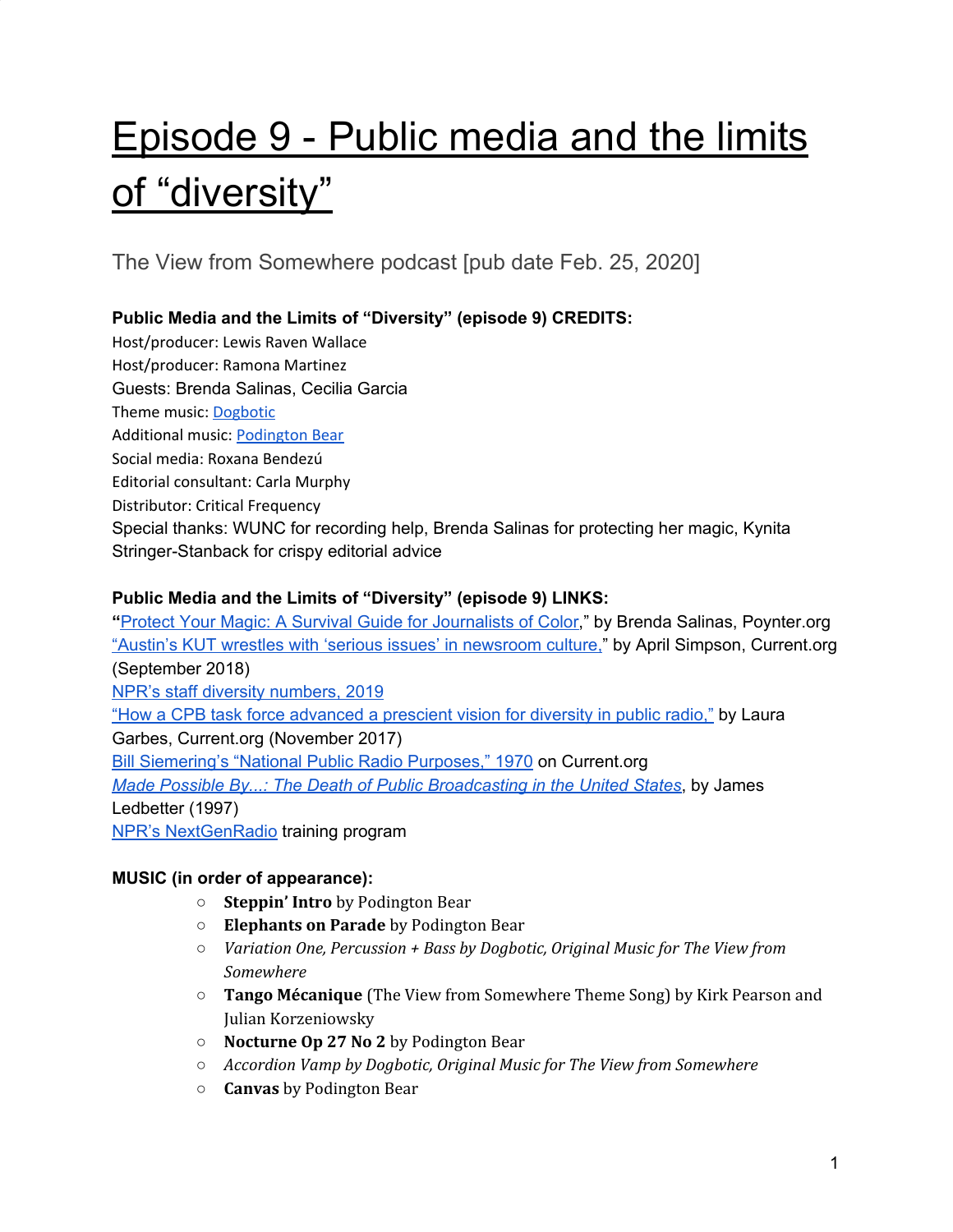- **○ Dole It Out** by Podington Bear
- **○ Gentle Heart** by Podington Bear
- *Chill Vibe + Snap by Dogbotic, Original Music for The View from Somewhere*
- **○ Blammo** by Podington Bear
- **○ Pink Blossoms** by Podington Bear
- **○ In** by Podington Bear
- **○ Song for a Pea** by Podington Bear
- **○ Time Waste** by Podington Bear
- **○ Cm** by Podington Bear
- *Chill Accordion + Vibes by Dogbotic, Original Music for The View from Somewhere*
- **○ Go to Sleep** by Podington Bear
- **○ Rude Boy** by Podington Bear
- *Electro Synths by Dogbotic, Original Music for The View from Somewhere*
- *○ Tango Mécanique, Electro Variation by Dogbotic, Original Music for The View from Somewhere*

# TRANSCRIPT:

#### **Ramona Martinez:**

This is the View from Somewhere—a podcast about journalism with a purpose. I'm producer Ramona Martinez, and we wanted to extend a huge and sincere thanks to everyone who gave to our recent fundraiser. Thanks to y'all, we're back in production through the rest of the season.

If you're just listening for the first time—welcome. This podcast is serialized, so we recommend going back and listening from the start if you like what you hear today. Thanks, and enjoy the show.

# **[MUSIC: Steppin Intro by Podington Bear]**

**Brenda Salinas:** So whenever I'm interviewing latinas, even like before I say anything, I'm like, 'Um, can you please take off your bracelets, thank you.' Cause we jingle, we talk like this [laughs]...

**Lewis Raven Wallace:** This is Brenda Salinas, a radio reporter and producer who's worked in public radio and now works at Google News. She traces her interest in storytelling to the women in her family...

**Brenda:** My mom, and my godmother, and my aunts -- I remember just wanting to be at the table while they were telling stories, because they were just so funny, and soulful and powerful. And my mom in a way is a reporter too, like she's the type of person who like, in the bathroom stall will like, comment on the lady's shoes next to her and like, strike up a conversation. I have been at an airport with her, have gone to do something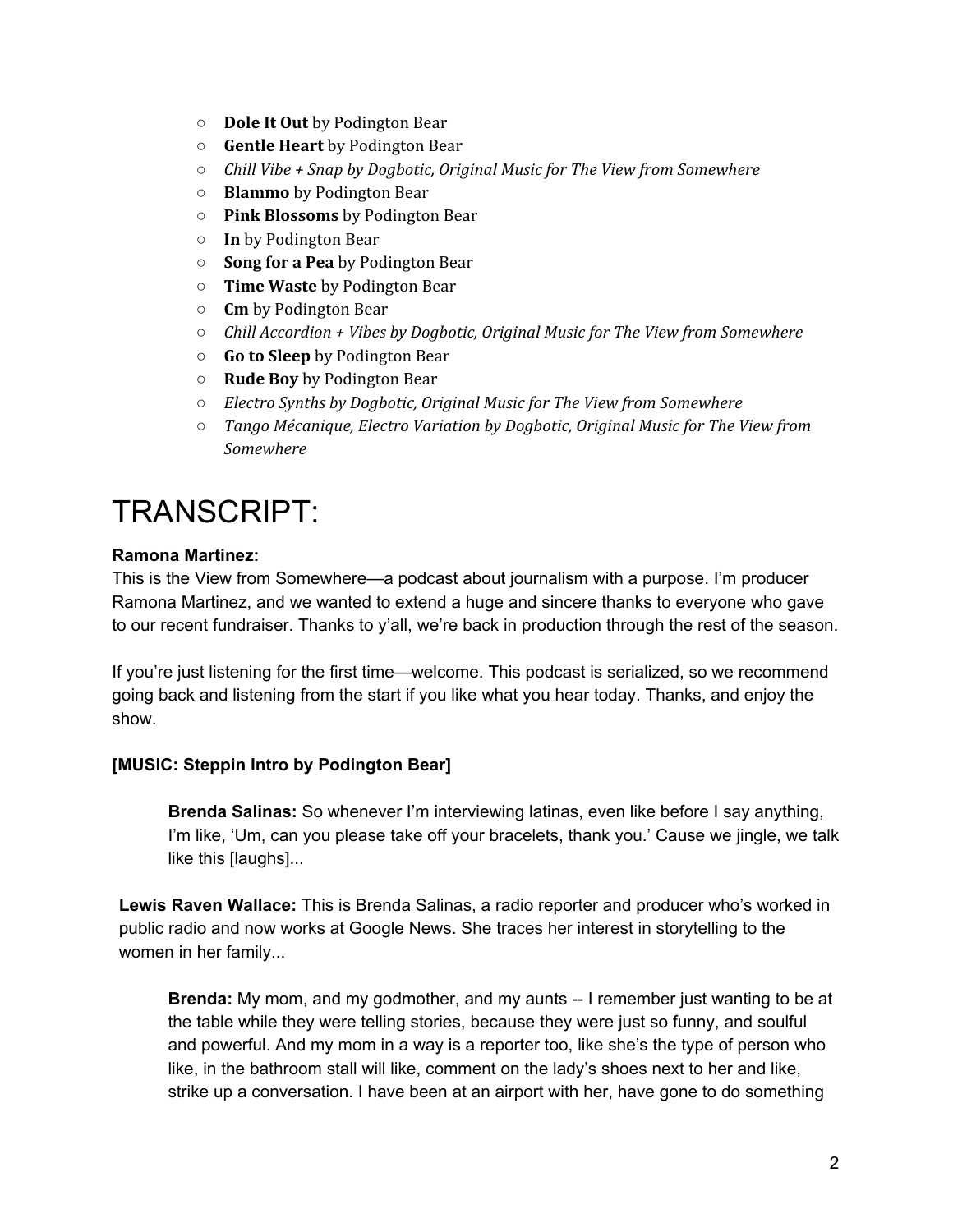for five minutes, and I come back and she has like, all the stories of everybody in the…[laughs] in the terminal because she's like, eavesdropping and asking them questions. And I'm like, these are skills I didn't learn at NPR, these are skills that are a part of my culture.

#### **<<MUSIC OUT>>**

**Lewis:** She got into listening to NPR in high school because her white teachers kept talking about it...and she wanted to know what was up...

**Brenda:** And I really loved that it made me smarter, that it made me understand the world in a nuanced way, and I just kept listening to it as much as I could. And then I heard Maria Hinojosa on the radio for LatinoUSA. I must've been around 15...

**Maria Hinojosa CLIP:** From NPR...I'm Maria Hinojosa…

**Brenda: ...**and that's the first time I realized that somebody like me could tell stories on the radio, it was a really powerful moment.

**Lewis:** Her first radio gig was interning at Houston's public radio station...and pretty quickly after that she got an elite Kroc Fellowship at NPR in DC, worked at LatinoUSA with the one and only, Maria Hinojosa. Brenda was on the star track. Then she got a call from a station in Texas that was launching a statewide show. In 2014, she became a founding producer and the only Latina on staff.

#### **<<MUSIC: Elephants on Parade by Podington Bear>>**

**Lewis:** And the tokenism started right away...

**Brenda:** Lulu Garcia Navarro calls it the Tortilla beat. Like I was sort of the go to person for stories about Mexican culture, but when it came to stories about immigration, because I'm an immigrant myself, it wasn't trusted that I could do those stories. I was seen as like, too close to the story, but it's like, oh, but i'm not close to the story about the breakfast tacos, you know? Like [laughs], that's a part of my life too, as much as my immigration is...

Lewis: It was not particularly subtle...

**Brenda:** You know, this presidential candidate is calling Mexicans rapists, and criminals. And I said something in a meeting that was like, "Oh, you know, maybe this is the moment when the latino base really mobilizes." And I was told, 'Okay, that's an interesting idea. We're gonna hand it off to somebody else.'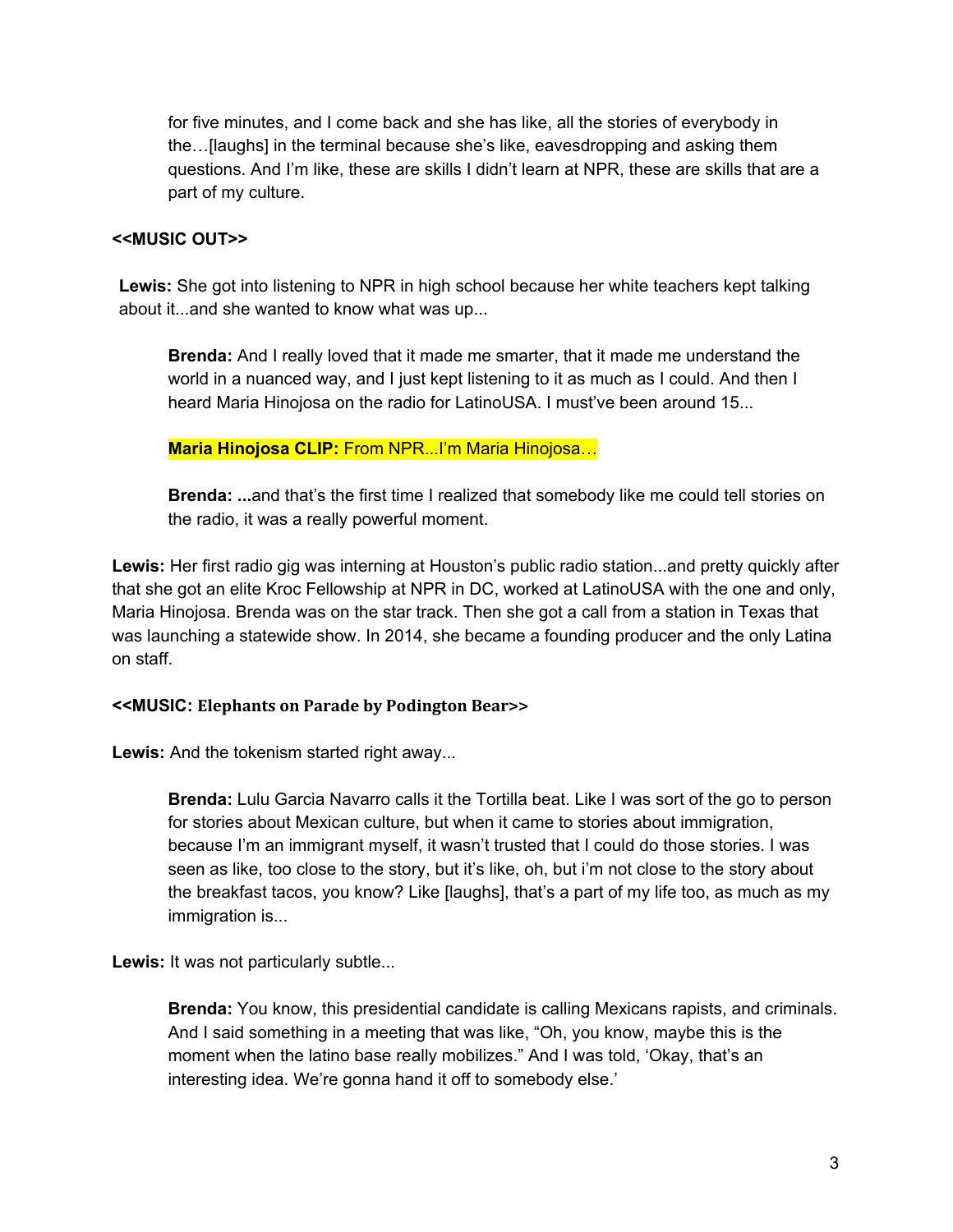**Lewis:** Her pitches for stories, like those of many journos of color, also weren't taken seriously—probably even moreso because she was young...

**Brenda:** I've been at many editorial meetings with a bunch of white editors who will pitch things like, "I was in my neighborhood the other day, and…" or like, "I overheard this at my kid's school." Or, "I met this lady at the grocery store." And it's like, Okay, you all live in the same three neighborhoods, what type of stories do you think you're gonna get. The worst, worst part of it is when you have a story and they ask you…

# **<<MUSIC:** *Variation One, Percussion + Bass by Dogbotic, Original Music for The View from Somewhere***>>**

**Brenda:** 'Oh what's the news hook?' Or like, 'Oh, I'm not sure that's a story.' You know, they want to take your experience and run it through this computer program, I don't know, this filter, and they get to decide [robot noises] 'Does this compute, does this not compute.' And because we have lived experiences, sometimes you just have to trust the other person, like. You know my work, if I'm telling you this is a story, this is a story. And what's the newshook? The newshook is that it's happening.

**Lewis:** So, in theory they wanted her there to add to the newsroom diversity, and because she was so experienced and talented—but the fact that she was a Latina also meant her ideas weren't given the same weight. Which means—she was being tokenized. Not respected for the life experience that she brought to the room, on *her* terms. And, what could she do in that situation?

**Brenda:** At KUT like, I just thought, I talked to a lot of people who had a similar experience. I thought if I just kept doing more work, the situation there would improve. And it was actually the opposite….I was giving more and more and more of myself to an organization, a system, that didn't really value me. It wanted my stories, but it didn't want me to have any power.

# **THEME MUSIC**

**Lewis:** This is the View from Somewhere, a podcast about journalism with a purpose. I'm your host, Lewis Raven Wallace.

Today, we're talking about public media, and why it *still* doesn't reflect the actual whole public in the U.S. It turns out, public radio has been trying to address its diversity problem since the 1970s, and we'll meet another Latina who was around in the early part of that struggle.

We'll also talk about how journalists of color are surviving in newsrooms that claim to want diverse voices, but don't treat them equitably—plus: how racism keeps us from having the archives we need.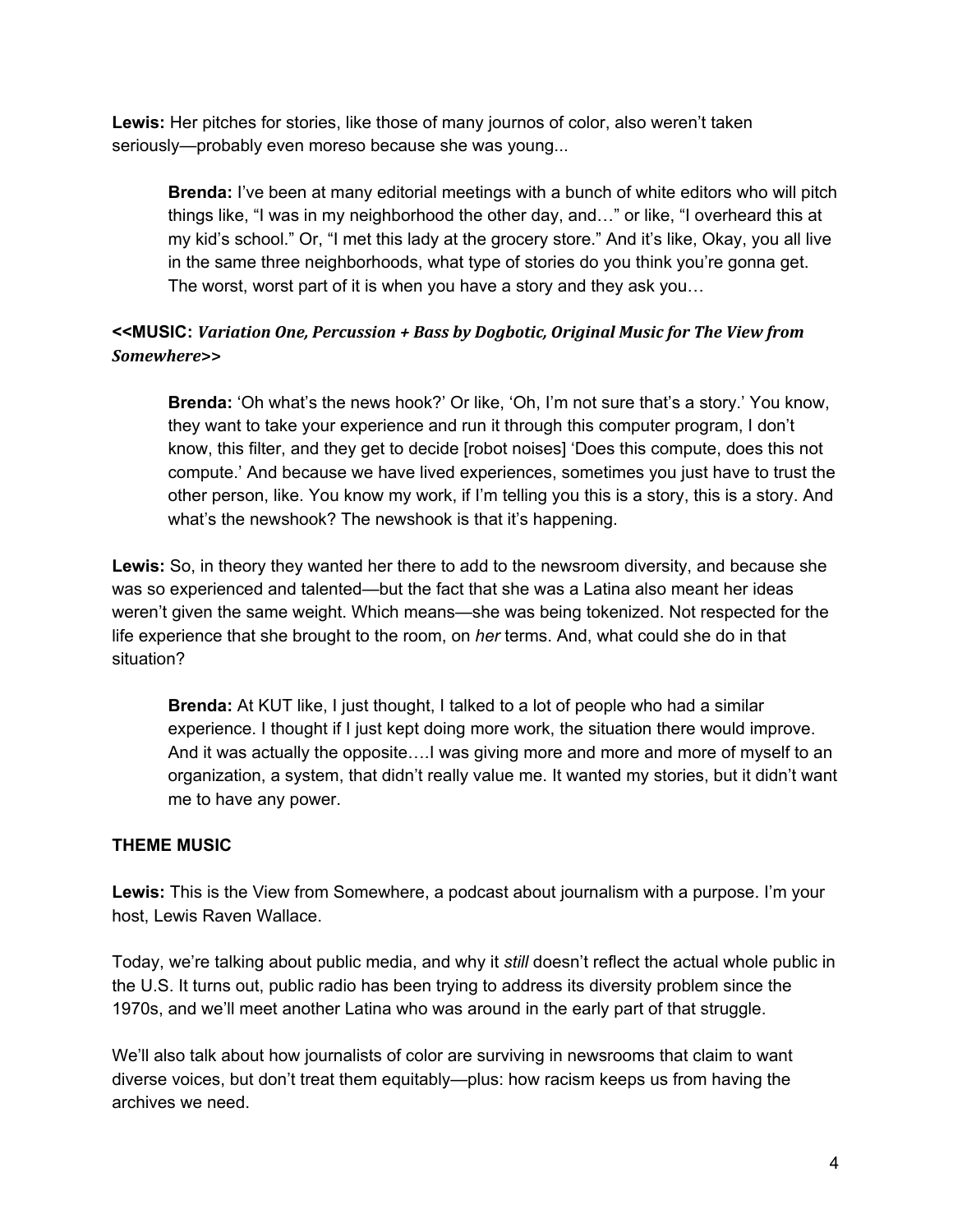Stay with us.

# **[THEME MUSIC OUT]**

**Lewis:** Brenda Salinas was struggling to navigate this job at KUT in Austin. It wasn't just the problem of being alternately scrutinized and ignored in pitch meetings. Pretty soon, her targeting as a young Latina became more extreme.

#### **<<MUSIC: Nocturne Op 27 No 2 by Podington Bear>>**

**Brenda:** I had a manager who...I felt like they just had really bad anxiety or something, they were just like...I know they had a lot of pressure, and they were always really tense, and they tended to lash out at people. And I noticed, I mean it was really clear, that the people they were lashing out at were people of color, and women, right? But because I came from national, I was this wunderkind, we got along at first, I was sort of immune from it. And then I started speaking up about diversity, I started...you know, when someone got berated, or had their deadlines moved up for no reason, just you know, all the bullshit editors can pull when they want to break you, when I started speaking up about that, I became a target of the abuse too.

**Lewis:** For example, Brenda would get an assignment at 12pm, saying it was for 4pm. But then at 1:30 saying, hey I'm actually leaving early, so you have to have this to me by 2. And when that deadline wasn't met, she would get blamed for it.

**Brenda:** And this person that was like berating people and being really abusive, and um...erratic and sort of gaslighting, when we brought this up to their attention, they would say, 'Oh well this is like the way that I was brought up in newsrooms. This is a rite of passage.'

**Lewis:** And a really insidious part of it, Brenda says, is all the white people who looked the other way while this happened.

#### **<<MUSIC OUT>>**

**Brenda:** You know, these newsrooms tend to be open concept newsrooms. So everybody knows what's going on at all times. And I remember being berated in the middle of the newsroom, I looked over to this white man who put on his headphones and looked away...and that was like really the part that crushed...crushed me. I was like, Oh, people know, and they don't care. Because white men...first of all, I feel like a lot of the times white men who do act as allies expect some sort of medal ... and I'm like, No, dude, you don't get a medal, this should be a requirement for living in a multicultural world, you should support people who don't look like you. But the men who choose not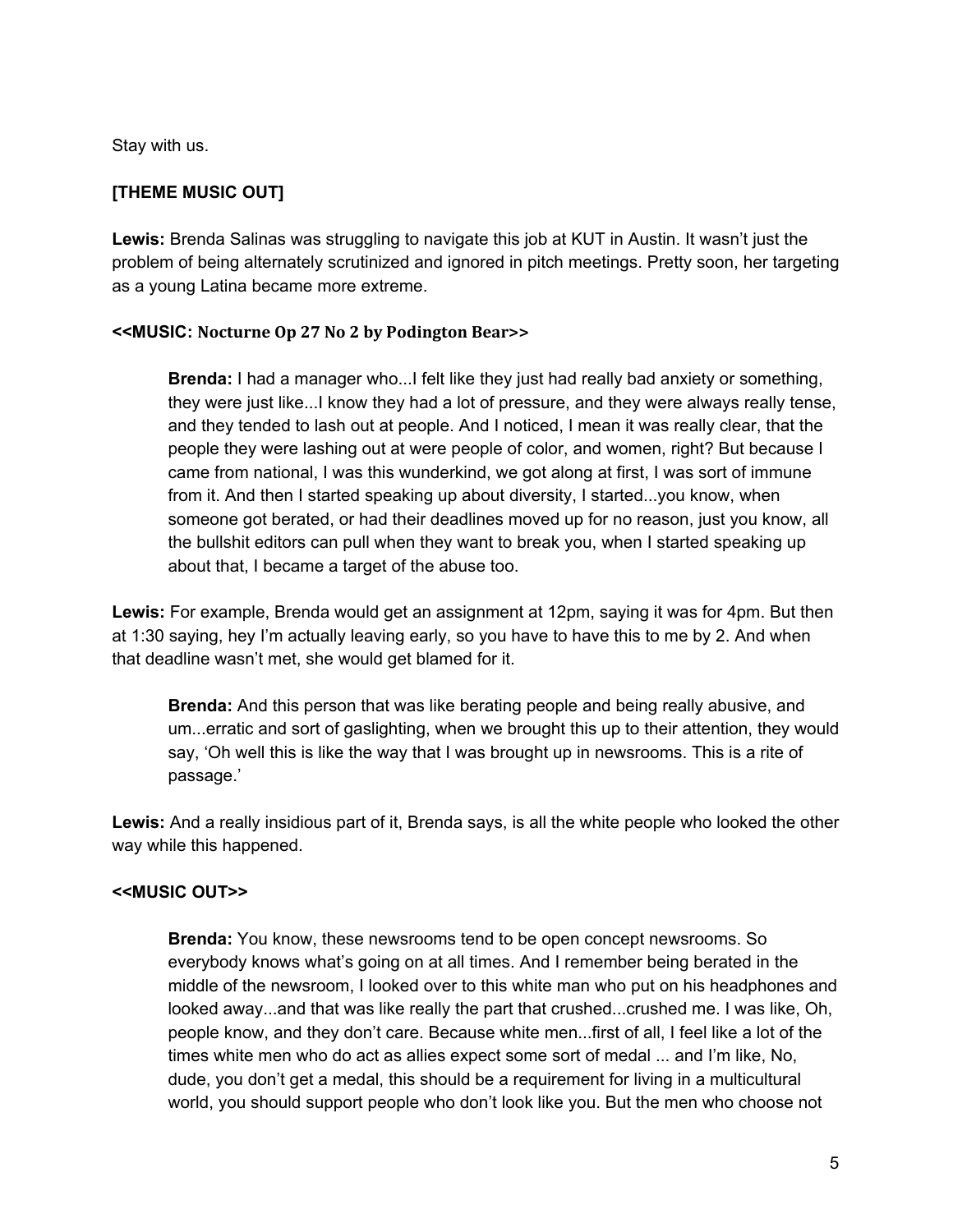to do it, they say, 'Oh, well I have a wife, I have a family. I have kids at private school. I can't afford to take a stand.' When really like, I can't afford to take a stand either, I was just conscripted into this war that you can like, be on the sidelines of.

**Lewis:** Just a few months onto the job, she was told to report instances of abuse to HR, to document it. She did, but HR believed it was a personal issue… *her* personal issue. They suggested mediation training for *her...*

#### **<<MUSIC:** *Accordion Vamp by Dogbotic, Original Music for The View from Somewhere***>>**

**Brenda:** There got to be a point where I could not walk into the office without taking a xanax, because I would have a panic attack. Because it was always this anxiety of like...am I gonna be the person that gets yelled at today, for no reason.

**Lewis:** So after less than a year at KUT she decided to quit.

**Brenda:** This person is not going to break me, I need to remove myself from this situation, and it was a really hard decision, and it was a really hard decision, my parents were not happy with me, neither of them had ever quit jobs before. Um...I was under 26 so I was still under their insurance, thank God. That helped me convince them a little bit. And I had to tell my mom, for the next couple months when I call you, no matter how stressed out you are, no matter how worried you are for me I need you to tell me, Sweetie, you're doing amazing, we're so proud of you.

# **<<MUSIC: Canvas by Podington Bear>>**

**Lewis:** And once she left, she started to really look at the big picture—not just the abuse, but what was allowing the abuse to go on. Who was complicit in that...

**Brenda:** I think we need to be defined by, what is the worst behavior that we're willing to tolerate. Because that's the behavior that everybody talks about, and the behavior that really...sets morale. So it's really a bottom line type of thing. So sometimes people are like, "Oh, but everyone's so wonderful," but okay, you let harassers go unpunished?

**Lewis:** Public media has a problem retaining journalists of color, particularly young talents like Brenda. And a lot of it has to do with this internal culture of deference to authority, and of course the double standard with which that's applied. If you're new, or young, or an intern, or the only "X" in the room, you're kind of expected to go along with editorial leadership and not push back too much.

# **<<MUSIC OUT>>**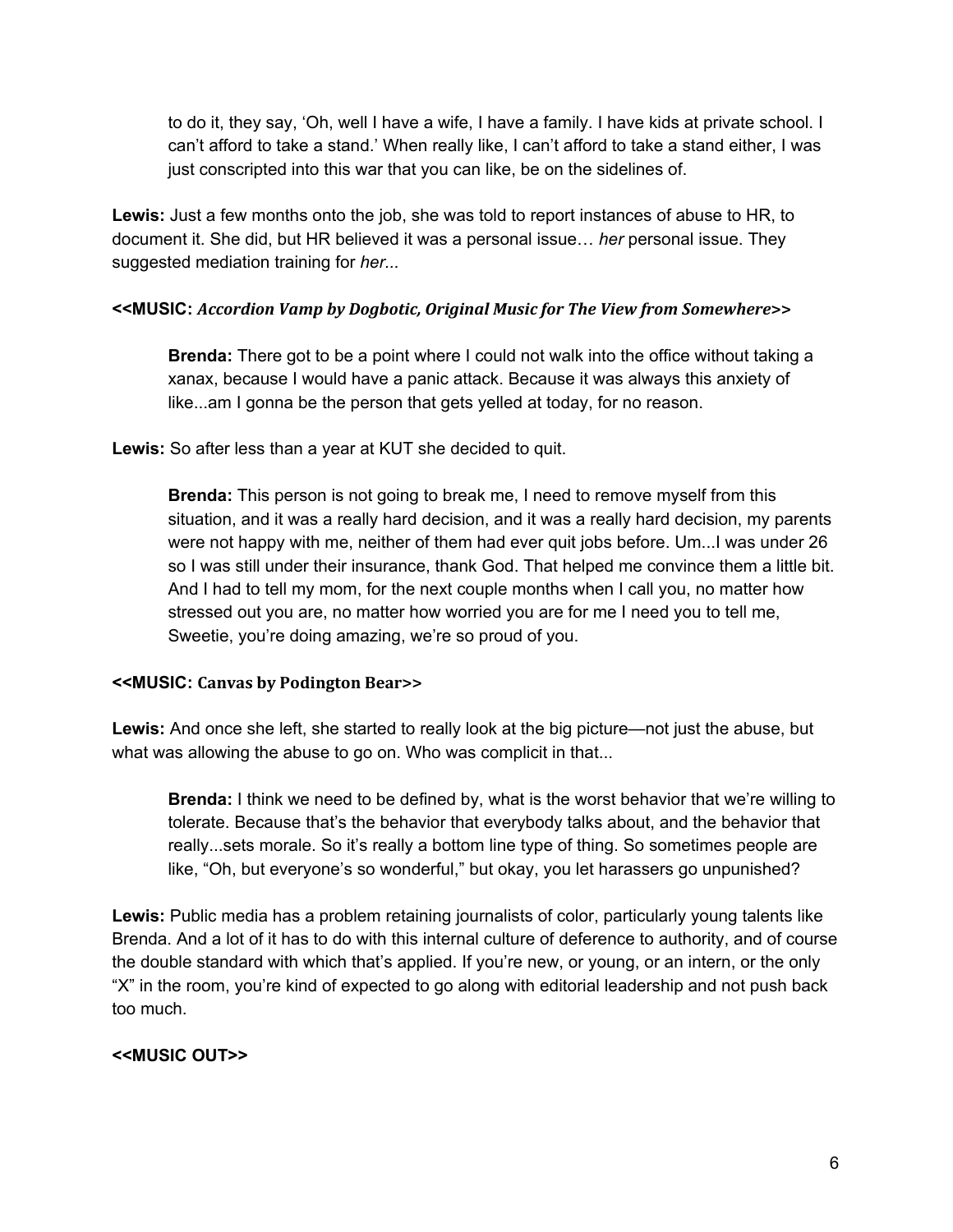**Lewis:** Assertiveness is valued in white cis men but...not necessarily everyone else. That culture thinks of diversity like an automaton that you plug in and then voila, these diverse voices will be deferential and part of the culture...

#### **<<MUSIC: Dole It Out by Podington Bear>>**

Lewis: But, according to Brenda...that's not how true diversity works...

**Brenda:** And if I as a manager, if I hire ten people who look differently than I do, with very different experiences -- they are going to call me out on my bullshit, and they should! Like...that's why I hired them. As journalists, we don't have the luxury of being comfortable. If you're a journalist, and you're comfortable, you are not a very good journalist. You should be uncomfortable every single day of your life.

**Lewis**: Journalists *should* be able to sit with discomfort, and often *do* when it comes to tough sources and stories. But what about when it comes to confronting power dynamics within the newsroom, or oppressive attitudes within ourselves?

[music transition]

**Ramona:** Hey Lewis?

**Lewis:** Hey, Ramona.

**Ramona:** I just wanted to say something after hearing Brenda's story. So.

#### **Lewis:** Yeah yeah!

**Ramona:** Yeah. I obviously heard it a couple of times now, but it wasn't until the third time that I was listening to her talk, and especially the part when she said that she had to take a Xanax before coming to work every day, I realized that I actually went through a super similar experience to this, the only latina on an all-white production staff, an older white manager who was super, like, emotionally abusive, with the way that they treated the producers, especially me, and like, yeah, I was definitely self-medicating just to survive the workday. I guess I realized that I'd always thought about what happened to me as just like, oh, you know, this person really should have gone to therapy, and like, just an individual beef kind of thing? But it's actually, yeah, it's part of a larger systemic thing.

**Lewis:** Wow, I'm so sorry that happened to you and also, like, glad that hearing Brenda's story could sort of resonate and help you think about that experience differently?

**Ramona:** Yeah...exactly.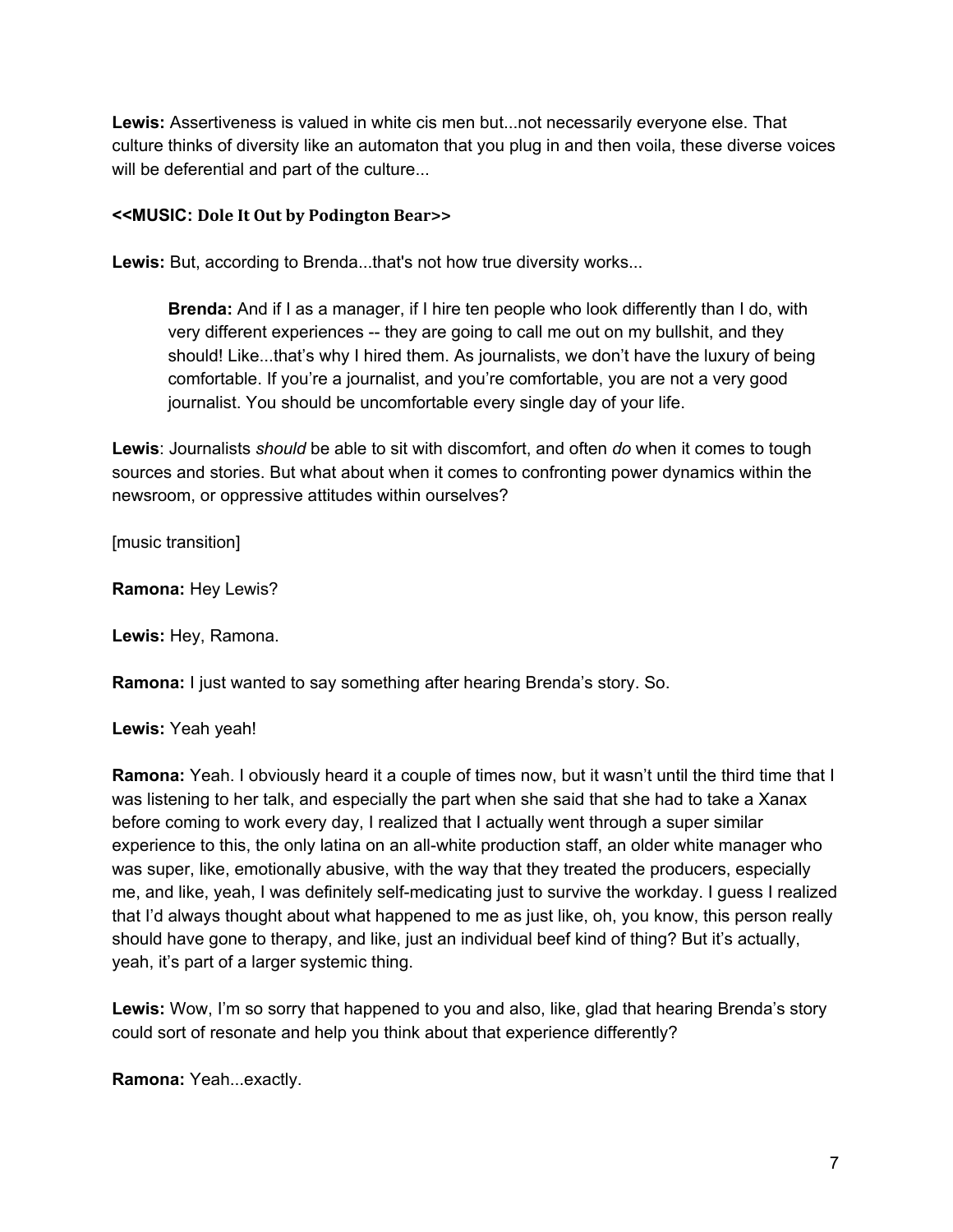#### <<MUSIC: **Gentle Heart** by Podington Bear>>

**Ramona:** I mean, definitely every time I apply for a job I think, how much of my, like, Latinness is being considered in whether or not I'm gonna be hired, right. And in this case I definitely was hired to increase the diversity of the production team, and then, this happened to me. Yeah.

**Lewis:** Yeah, totally, and it's this tricky thing...it feels familiar to me too,as a white trans person in public media—I was brought in as a part of this diversity program, which is a good thing I think? and at least some people were happy to feel like they *had* a trans person in their mix, but pretty defensive and uncomfortable when I would actually speak up for myself, for my values and my community. Which totally defeats the purpose of diversifying your newsroom...

**Ramona:** And the diversity efforts in public media aren't going very well at all—NPR's most recent diversity numbers were really bad--less than 8 percent of the newsroom staff is Hispanic or Latinx, and a little under 10 percent is Black. And even with those numbers, the *experience* of being at (or listening to) NPR is super white-dominated…

#### <<MUSIC: *Chill Vibe + Snap by Dogbotic, Original Music for The View from Somewhere>>*

**Lewis:** After all these years...and as I learned when I was researching for my book, of course, people *have* been pushing back on this and trying to change this...almost as long as public media has existed, it was founded in 1968. The problems back then led us to the problems we have now; Brenda Salinas's story and yours, have dozens, maybe even hundreds, of antecedents. I came across someone who was literally on a task force about public media diversity in the 1970s. And I'm gonna turn it over now to Ramona to introduce her.

**Ramona:** Cecilia Garcia says when she came of age in Detroit Michigan in the late 50s, early 60s, she was kind of a rabble rouser, like a lot of people we've featured on this show…

**Cecilia Garcia:** My college career was you know pretty iffy I. I went for a couple of years to a small Catholic college, got very bored....My only fun was actually participating in the strikes that we... we would have all the time.

<<MUSIC: **Blammo** by Podington Bear>>

**Ramona:** She had an uncle who worked in T.V. And being politically minded, she knew television was a form of power. One that *her* Latino community didn't have enough access to.

**Cecilia:** My main motivation was my family my I have I'm the second youngest of six I have now I guess 19 or 20 nieces and nephews. I didn't. I wanted them to be able to see something on television that mirrored their experience or at least mirrored who they were. There was I didn't want their only frame of reference on television to be the Frito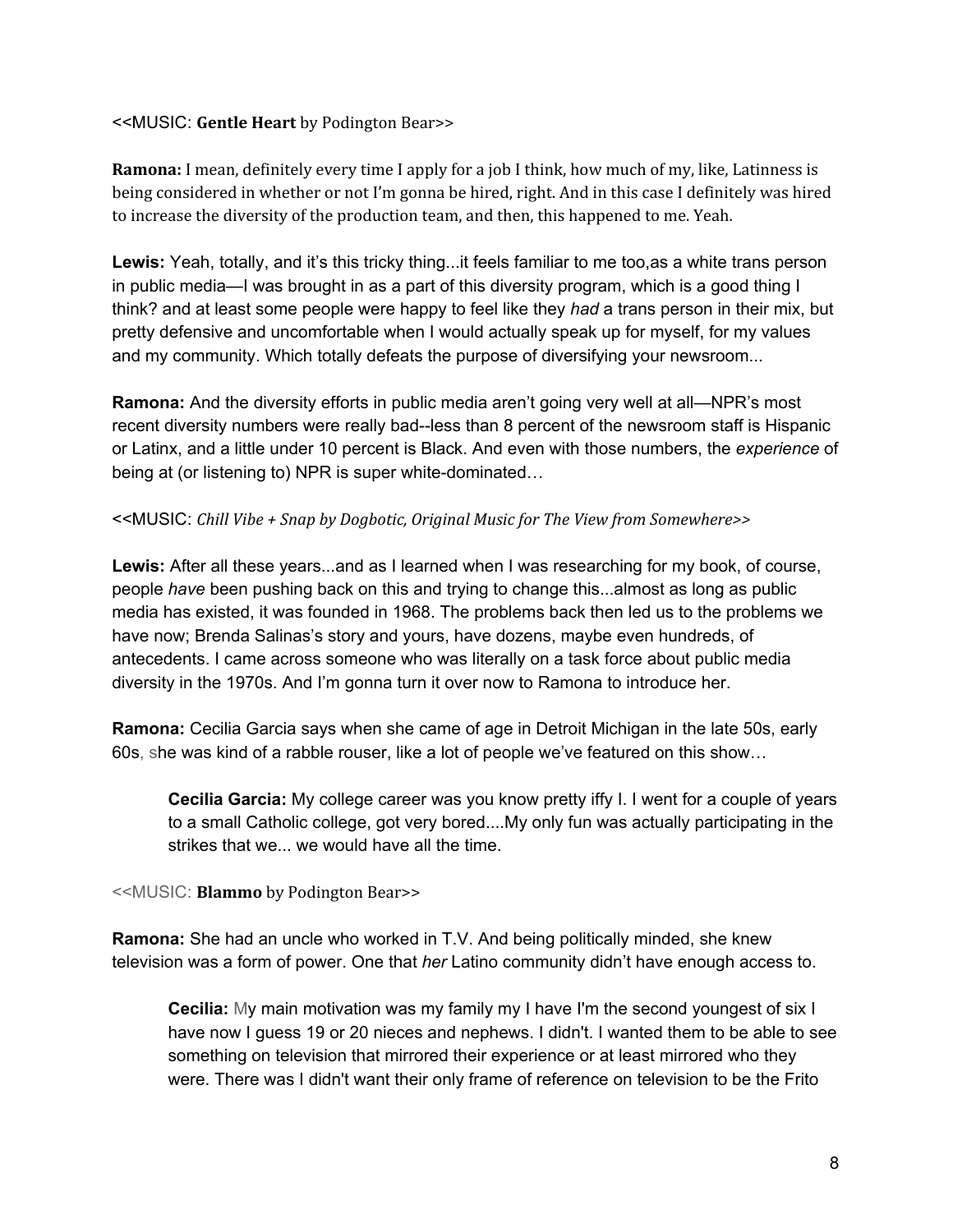Bandido or Sergeant Garcia on Zorro. You know that's my brothers and sisters and I. That's what we grew up with. I wanted better for them and I knew we could do it.

**Ramona:** So in the early 1970s, just a couple years after public media first became a thing, she and this group of young Latinx folks were like, let's do this, let's make our own show. None of them had television experience or really knew what that entailed. They reached out to civil rights attorneys about how they could get it on the air ...

**Cecilia** And they helped and advised us and said, you know your best bet is to go to public broadcasting because you know that's what the P stands for. You know public.

#### **<<MUSIC: Pink Blossoms by Podington Bear>>**

**Ramona:** Now, a moment about the P in public media. It was brand new at the time…the whole public system of TV and radio was created by the Public Broadcasting Act of 1967 under Lyndon B. Johnson. That established the Corporation for Public Broadcasting, or CPB, which supported both PBS—public TV, and later, NPR, which was founded in 1970.

The vision *in part* was that these public assets would create access for those who *couldn't* get their voices into corporate media.

It's how we got Sesame Street and Mister Rogers and the PBS Newshour. But groups like Cecilia Garcia's had to *push* to get their programs on public TV

**Cecilia:** It was a little harder than we thought. We thought they would just love the opportunity to make their, their airwaves more relevant. They kind of gave us the runaround and you know made us keep coming back for more meetings and more meetings and finally they just I think we wore them down and they finally said OK here's the deal. You come in on let's say Wednesday night is your production night. You come in we'll have a crew there for you and have at it. So in the meantime you know we're all looking at each other like well OK, now what, now what do we do?

**Ramona:** So she picked up all the skills she could, as quickly as she could…

**Cecilia:** I made it my business to learn everything I could about the way television is made.

#### **<<MUSIC: In by Podington Bear>>**

**Cecilia:** I made myself a nuisance, I was in every room. I was determined that they would not say that we didn't try or that we couldn't cut it or you know to give them any excuse at all like that. And so we lasted seven years.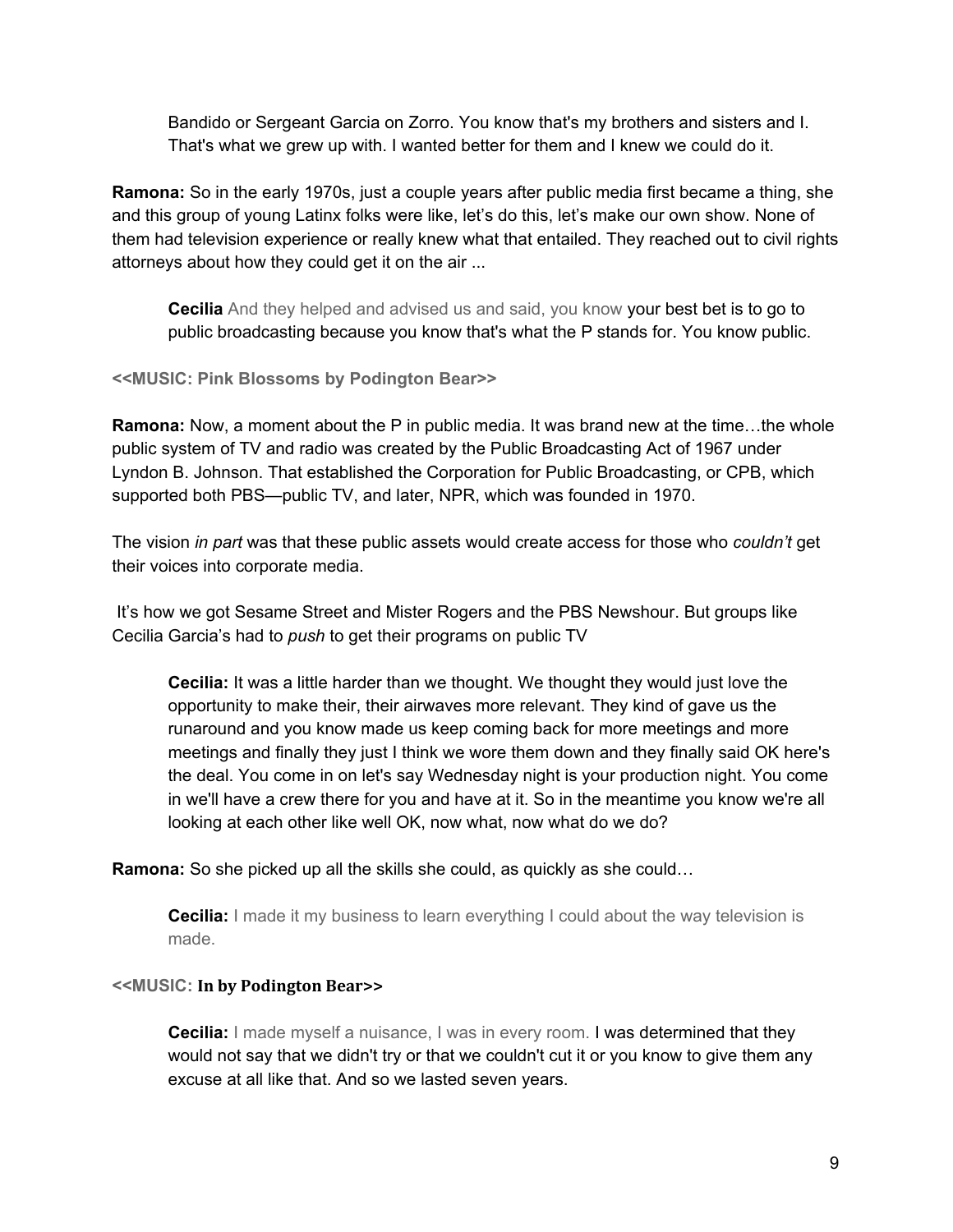#### **Ramona:** SEVEN YEARS! Seven years!

**Cecilia:** We produced Para mi Pueblo from 1973 until 1979. And we called it a bilingual newsmagazine.

**Ramona:** She was proud of the fact that they covered issues for the large Latinx community in Detroit, based on *their* feedback—which wasn't happening in any other TV news—

**Cecilia:** My goal was to let. The broader community understand the complexity of the Latino community. It was complex, it was not a simple community to cover. We covered, we wanted to cover issues that our community reported back to us and said look you know these things are important to us.

#### <<MUSIC OUT>>

**Ramona:** They had their local show...but national programming was still overwhelminggggly white. And groups like hers didn't have enough sway over PBS, the national network—to get their shows funded or aired with national support...

**Cecilia:** The money that would go into productions never went to any minority producers frankly but especially not Latino producers.

**<<MUSIC: song for a pea by podington bear>>**

**Ramona:** So they formed a group called the Latino Consortium...instead of waiting for national distribution, they would do what's called "bicycling" their shows. She would take this 2-inch video tape, and mail it to a producer in, say, Boston, to air on their station. And then that producer would mail that same tape to Los Angeles to play there. And so on. So you didn't have the costs of copying and distributing the tape, it was just passed along.

I asked Cecilia over the phone if she had any tapes of Para Mi Pueblo that we could use in this episode. You might be able to hear my reaction through her receiver when she answers my question.

**Cecilia:** We reused tape. **[barely audible]** ...WHAT? **Cecilia:** We reused videotape until the oxide fell off.

**Ramona:** Seven years of programming about the latinx community in 1970s Detroit is lost to history. That means that producers like me don't have access to archive tape, and even BEYOND that, people trying to research the history of Detroit, or midwestern latinx populations, have lost this huge resource.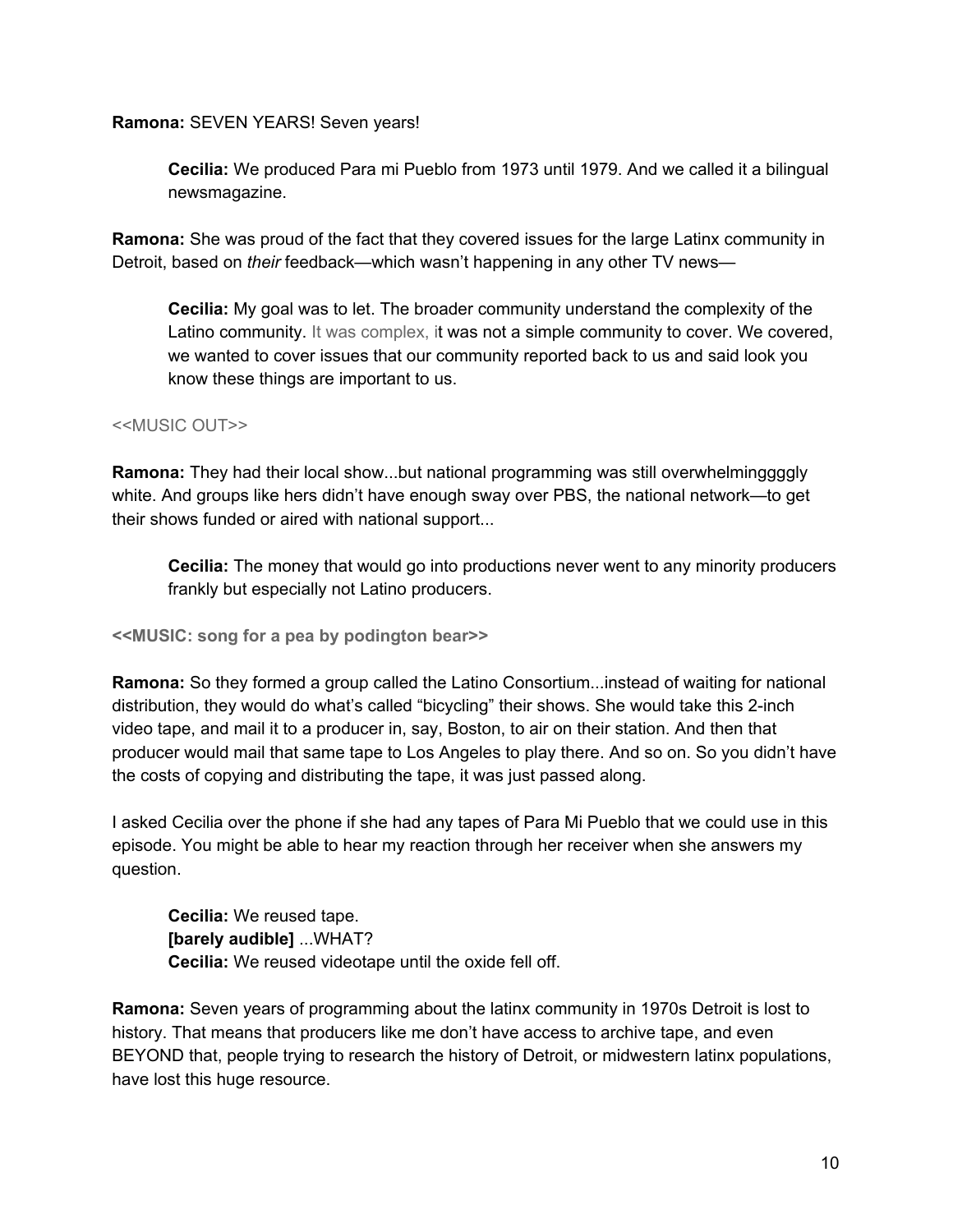And all because Cecilia and her producers didn't have the resources to save video tapes.

**Ramona:** The fact that they had so little support definitely speaks to the structural problem they were up against—there weren't enough people of color in *leadership* in public media. Making those decisions about funding and programming.

#### <<MUSIC OUT>>

A lot of people recognized this as a problem, even early on…

# **<<MUSIC: Time Waste by Podington Bear>>**

**Cecilia:** In nineteen seventy six or seventy seven I was contacted by the Corporation for Public Broadcasting to be part of a task force on that would look at and study the state of minorities in public broadcasting...

**Ramona:** So she and a few dozen people from across the system, radio and TV, were asked to study every aspect of it—distribution, programming, staff, who was in charge. And they issued a report that was really damning.

Here's the opening statement: "The task force must conclude that the public broadcast system is asleep at the transmitter." The report called PBS and NPR's diversity numbers "appalling."

**Cecilia**: The main finding was that minorities have been left out and have continued to be left out of all major points of decision making, and unless you know drastic steps would be taken, this would, this trend would continue. And I'm frankly I'm not so sure how far we've come from 1977 when we issued that report.

**Ramona:** The task force made dozens of recommendations about how to change programming, leadership, and audience assessment to lead a more diverse and representative public media. But many of these were never implemented.

**<<**MUSIC OUT>>

So what happened? Why *haven't* things really changed?

**Lewis:** So, I looked as deep into this as I could go when I was researching for my book. And concluded that basically, the reasons public media never really embraced its idealistic founding vision were MONEY and POLITICS. And of course feeding into those is always just straightup racism...so that familiar trifecta...

# **<<MUSIC: Cm by Podington Bear>>**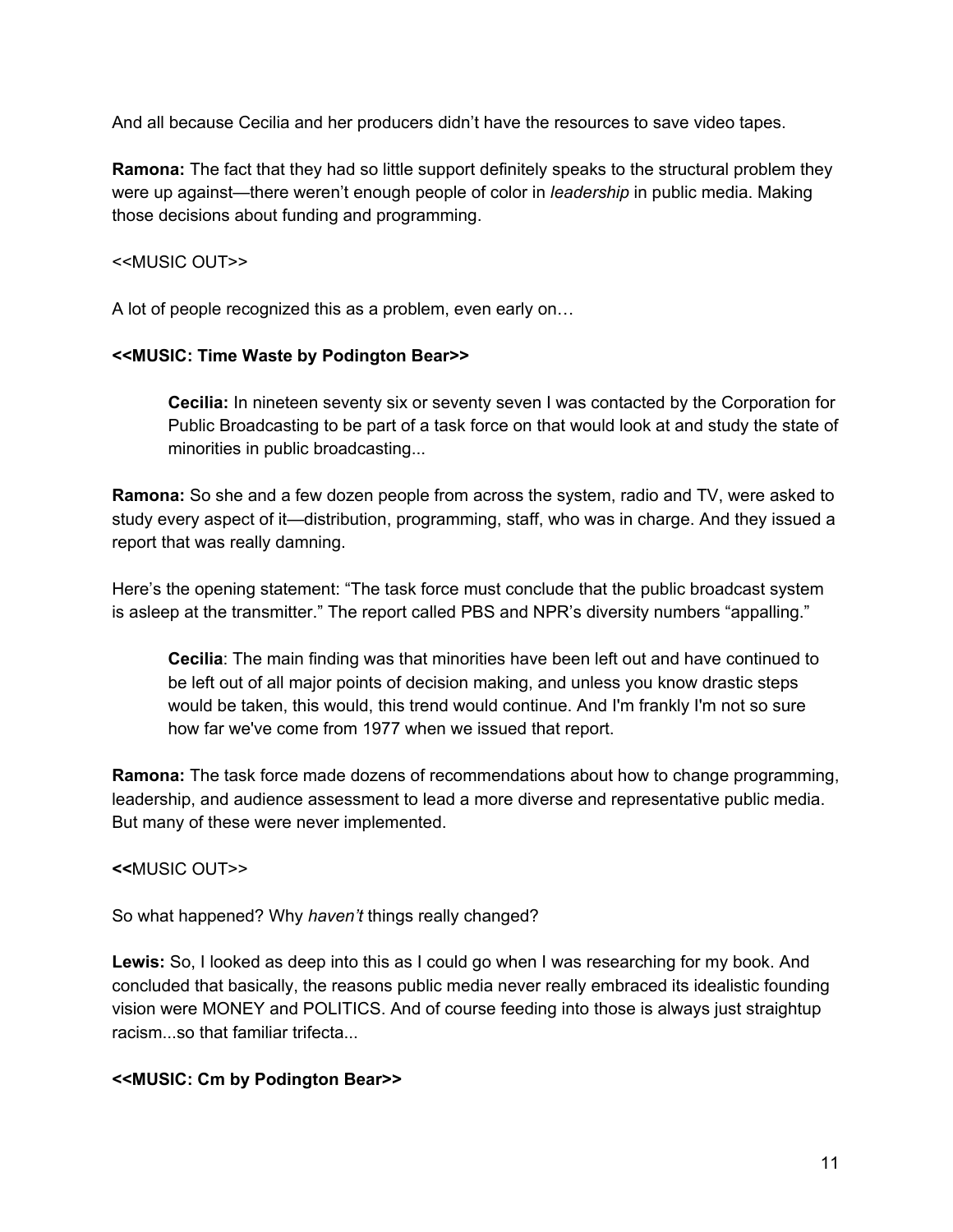**Ramona:** Ugh. Right, well, talk us through the money thing first I guess...

**Lewis:** That one's a little easier to stomach—basically, even though public media is *partly* funded by the government, it's never been fully funded that way. So it's always depended on donations and underwriting, sponsorship (Morning edition is brought to you by…)

#### **Ramona:** Pajamagrams

**Lewis:** Right, pajamagrams, it's depended on pajamagrams to survive. The underwriting creates an incentive to serve wealthier, whiter populations, to make more money. Which in turn created a kind of slippery slope toward a corporate approach—and you hear that even in Cecilia's story, how producers of color couldn't get their programs distributed nationally because the perception was that they weren't marketable for a quote-unquote general audience. So the whole thing has never been truly "public."

#### **Ramona**: And then what about the politics part of it?

**Lewis:** Yeah...every federal budget season there are these super politicized attacks on public TV and radio. Conservative organizations like this watchdog group founded in the 70s called Accuracy in Media would go after anything on topics they didn't like—sex education, incarcerated youth, immigration, gay rights—and say it was biased and shouldn't receive public funding.Then they'd insist that public media perform balance by giving a platform to radically conservative people—

#### **Ramona**: And that strategy worked?

**Lewis:** Absolutely. It preyed on racism and sexism and homophobia and transphobia that was already present in the culture, right. The right wing would present POC and women and trans people's issues as threats to public media's neutrality. So by the late 1980s public media was regularly giving a platform to people like Pat Buchanan, a notorious homophobe and liar who once said AIDS was God taking revenge on gay people. And newsroom leaders *within* public media were warning their staff to not be "controversial."

**Ramona:** Which really meant don't piss off the conservative people who are watching our every move and could potentially threaten our funding.

#### **<<MUSIC: Chill Accordion Vibes>>**

**Lewis:** Right. And then of course there all the racism, tokenism, stories like Brenda's and so many others—that have led Black, indigenous, POC, queer and trans folks to quit or get fired...

**Ramona:** Depressing.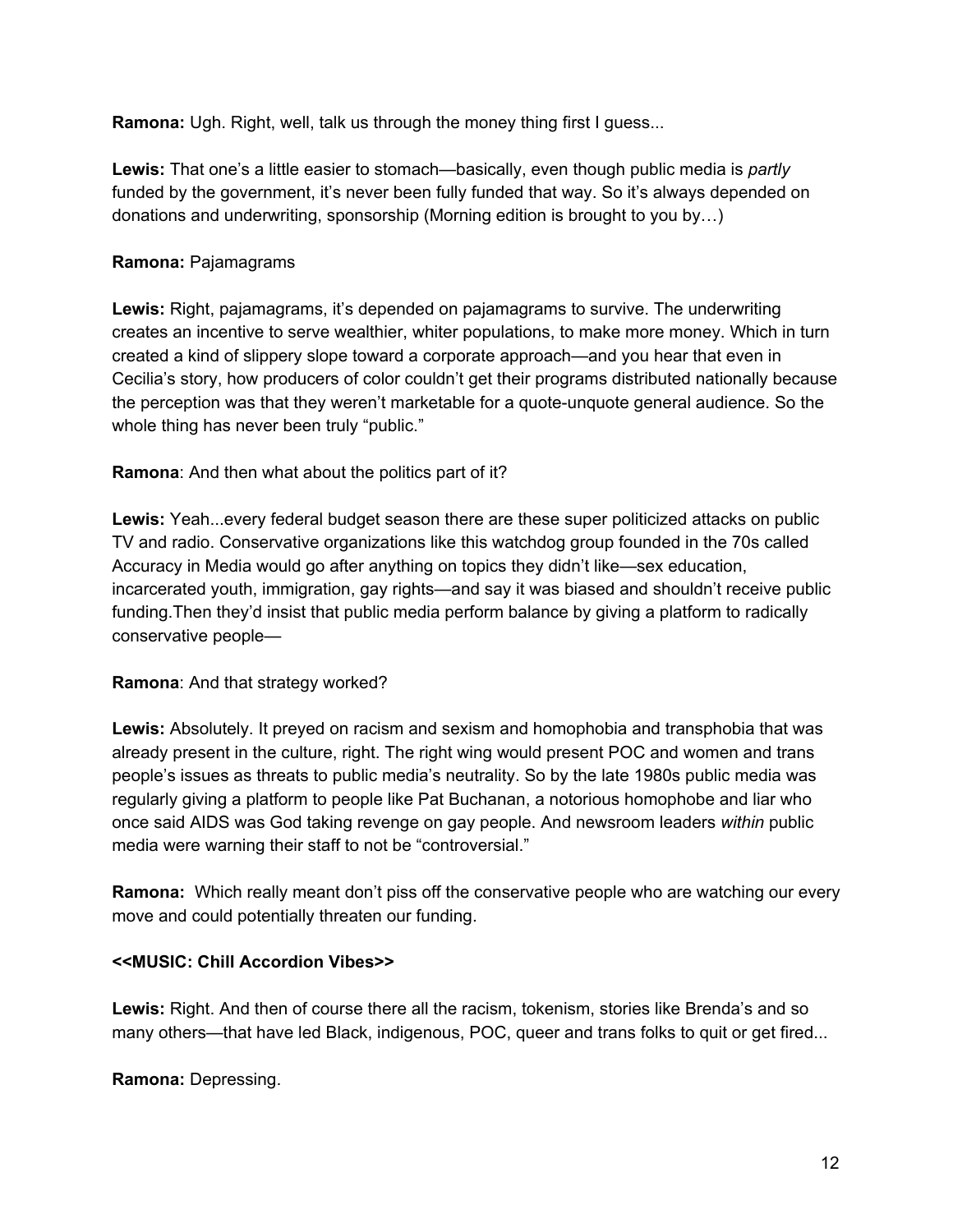**Lewis:** I know, but don't worry, because Brenda Salinas is about to share some inspiring stuff! ...so I wanna get back to her…

# **<<MUSIC: Go to Sleep by Podington Bear>>**

**Lewis:** By the time she left KUT, Brenda was exhausted. But… she had learned a lot.

**Brenda:** And after I quit, I started putting a lot of habits in place to protect myself, to protect my creativity, to nurture myself...and to really become that prolific writer and radio producer that I'd always been. It took me about six weeks, it felt like it took forever, but I got there, and I'm still there. And I tend to protect myself better now…

**Lewis:** She started mentoring other people of color in radio through an NPR program called NextGen. But after the #MeToo movement really hit in public radio in 2017, and the extent of abuse that had been occurring was revealed, Brenda had serious reservations about even advising young women of color to go into public media…

**Brenda:** How can I in good faith train people to enter these toxic environments and not tell them the truth about what is happening? And so I talked to Doug Mitchell, who is the head of NPR next generation, and he said, Well maybe we need to develop a different type of training for them.

Lewis: At the time, she was interested in war correspondents... reading a lot of conflict reporting guides, and she had this idea...

**Brenda:** You know what we need? We need a conflict reporting guide for people of color and marginalized people in majority white newsrooms. Because when you're in these spaces, it can feel like you're in a battle zone. You're battling to preserve your own creativity.

**Lewis:** A conflict reporting guide...that definitely says a lot. So, she created this guide and training for journalists of color called Protect your Magic—the language was actually inspired by a friend of *mine*, Nick Daily, who works with people of color in higher ed and talks a lot about protecting and preserving your magic...

**Brenda:** I always start with a meditation, and I tell people, like, think of all the things that make you special, all those little touches that let me know that a story is your story, even before I hear your voice, or before I see your byline. Your sense of humor, the ppl in your community, all the things that make you you. That is your magic. And you want to get to a place where you can take your magic to work with you. But the reality is that's not always going to be the place that you're at. So you need to be very proactive about protecting your magic. So...who gets to see your magic? Who gets to tap into your magic, and who do you keep your magic away from? Because being creative is being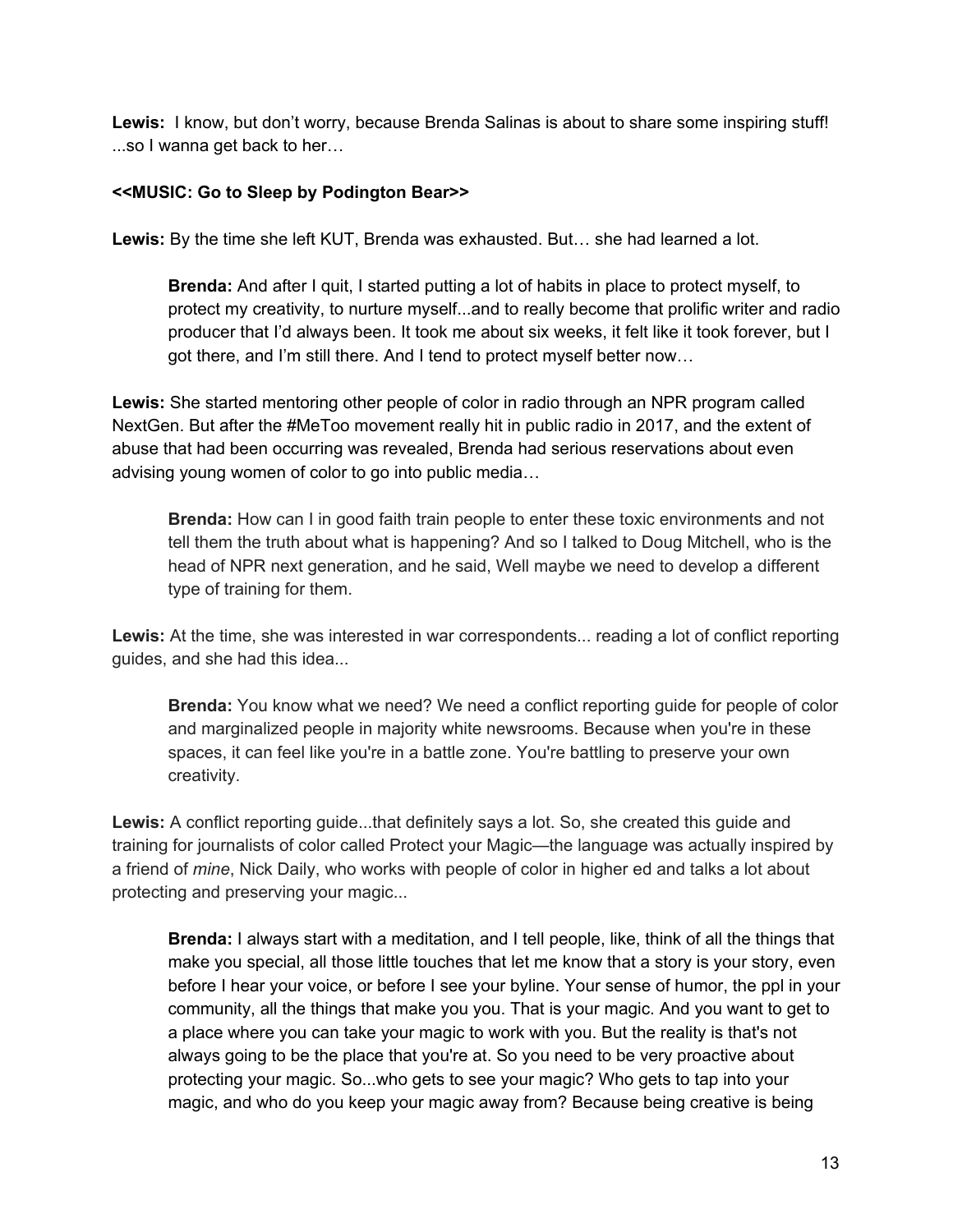vulnerable. There is no way to be creative without exposing these like raw nerves inside yourself. And if you're in an unsafe environment, people are just going to keep poking at those nerves until you break down. So...you need to have discipline in terms of, what are the habits that I need to take on? What are the ways that I need to nourish myself to make sure that my magic stays intact, and that it's for me, and I get to share it with the people and audiences that I want to share it with, on my terms.

#### <<MUSIC: **Rude Boy** by Podington Bear >>

**Lewis:** People often ask me, is there any hope for public media...is it getting better, or going to? I honestly don't know...so I asked Brenda what she thinks...

**Brenda:** I don't think in 15 years public media is going to look like the way public media looks like now. I think technology is going to be changing things really, really fast. So if you're a creator, and you're a person of color, I would say - focus on your craft, focus on your storytelling. The platforms might change, but the stories aren't gonna change. We've been telling stories to each other for thousands of years, it's how our brains evolved. So as long as you focus on the craft, I do think you can be ready for the future. I don't think we necessarily have to burn public media down, because I think it's doing a pretty good job of burning itself down.

**Lewis:** I mean, the thing is, I don't really *want* public media to burn itself down. I want the people who need it most to *take it over*. Like—imagine if we had public media newsrooms that *were* run by people like Brenda Salinas and Ramona Martinez and our editor Carla Murphy? What would the ethics and values be, who would get those jobs, what stories would be told and archived that aren't now? Public media should and *could* belong to the community, which means striving to serve the parts of the community that have the least space on corporate platforms...and I believe that feminist, anti-racist newsrooms are possible…

But that can't happen as long as this newsroom culture of deference and selective silencing continues—the thing that pushed Brenda, and me, and Ramona all *out* of public media. It's happened to so many people, y'all...I know because they contact me *all the time* with stories. Black and indigenous people, POC, trans and queer people, and women…this ongoing problem of people being pushed out isn't going to go away until we address the fact that just *taking* our stories and creativity and tokenizing us can't work. We need shifts in actual power. And that means the people in charge now will need to give something up.

#### <<MUSIC: >>

Only then can we have a public media that actually serves the public, serves justice and democracy in a real way. But...call me naive, I still think it's worth putting the pressure on these institutions to change. Working from the inside (and protecting your magic) or the outside like we are. The airwaves *are* public and they should belong to all of us.